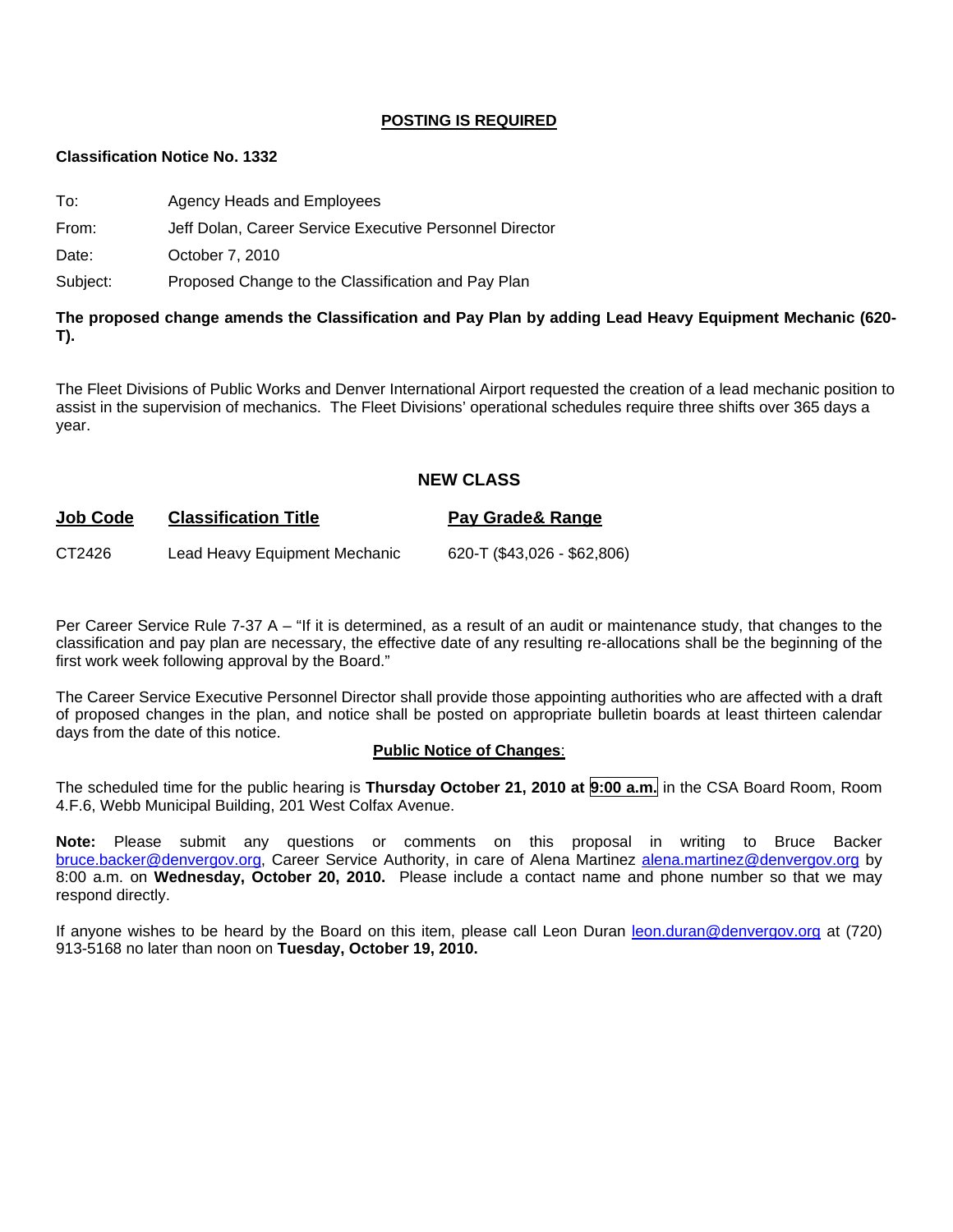

# Career Service Authority

Page 1 of 6

# Lead Heavy Equipment Mechanic

# **GENERAL STATEMENT OF CLASS DUTIES**

Performs full performance lead work over skilled mechanics and technicians engaged in the maintenance, repair, and overhaul of a wide variety of diesel, gasoline, electric, and alternative fuel powered equipment.

#### **DISTINGUISHING CHARACTERISTICS**

The Lead Heavy Equipment Mechanic is distinguished from the Heavy Equipment Mechanic by lead work duties and responsibilities such as assigning and approving work, determining work priorities, and participating in the performance evaluation processes. The Lead Heavy Equipment Mechanic is also distinguished from the Heavy Equipment Line Supervisor, which performs full performance level supervision over all mechanics.

# *Guidelines, Difficulty and Decision Making Level:*

Guidelines are generally but not always clearly applicable, requiring the employee to exercise judgment in selecting the most pertinent guideline, interpret precedents, adapt standard practices to differing situations, and recommend alternative actions in situations without precedent.

Duties assigned are generally complex and may be of substantial intricacy. Work assignment is performed within an established framework under general instructions but requires simultaneous coordination of assigned functions or projects in various stages of completion.

Employee is responsible for determining time, place, and sequence of actions to be taken. Unusual problems or proposed deviations from guidelines, practices, or precedents may be discussed with the supervisor before being initiated.

# *Level of Supervision Received and Quality Review:*

Under general supervision, the employee receives assignments and is expected to carry them through to completion with substantial independence. Work is reviewed for adherence to instructions, accuracy, completeness, and conformance to standard practice or precedent. Recurring work clearly covered by guidelines may or may not be reviewed.

# *Interpersonal Communications and Purpose:*

Contacts with the public or employees where explanatory or interpretive information is exchanged, gathered, or presented and some degree of discretion and judgment are required within the parameters of the job function.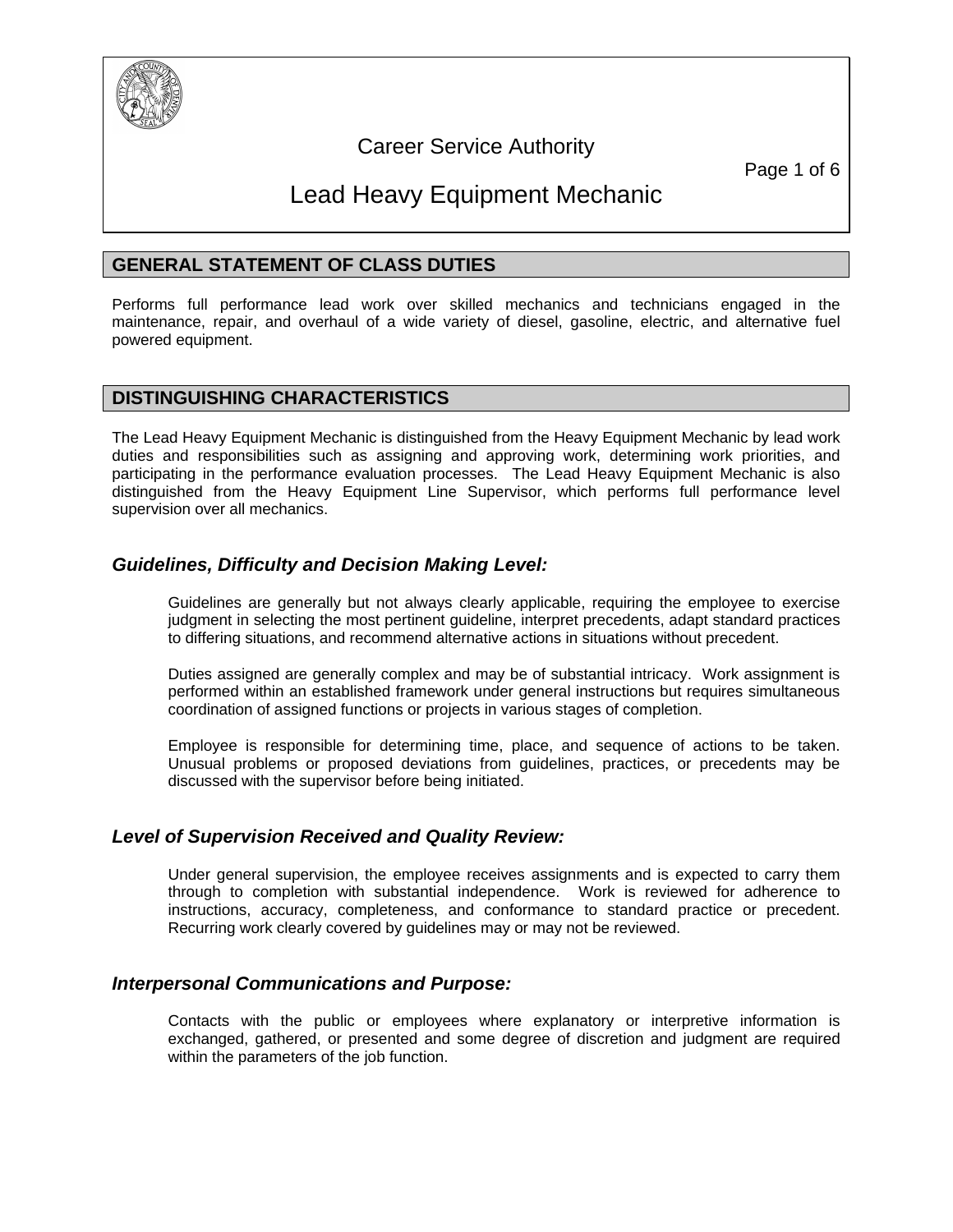#### *Level of Supervision Exercised:*

Performs lead work over two or more employees involved in the maintenance and repair of equipment.

# **ESSENTIAL DUTIES**

Performs lead work over skilled mechanics and technicians engaged in the inspection, diagnoses, repair, and maintenance of a wide variety of diesel, gasoline, electric, and alternative fuel powered equipment.

Tunes gasoline, diesel, and alternative fuel powered engines on light and heavy equipment utilizing diagnostic and calibration tools.

Completely overhauls gasoline, diesel, and alternative fuel powered engines and transmissions; i.e. replacing valves, gaskets, fuel systems, hydraulic components, cooling systems, clutches, differentials assemblies, drive units, auxiliary motors and pumps, steering systems and performs wheel alignments, to include body repair, etc.

Troubleshoots, maintains, and repairs electronic and electrical systems to include computers, batteries, alternators, electronically controlled engines, starters, wiring harnesses, regulators, relay switches, and other related electrical components.

Responsible for maintaining records and creation of reports pertaining to repair and maintenance of all equipment utilizing a Computer Maintenance Management System.

Conducts routine and annual inspection of vehicles and equipment and performs preventative maintenance.

Observes all common safety practices.

Assists in the training of employees.

Develops or modifies work plans, methods, and procedures, determines work priorities, and develops work schedules to provide adequate staff coverage.

Provides work instruction and assists employees with difficult or unusual assignments.

Assigns and distributes work, reviews work for accuracy and completeness, and returns assignments with recommendations for proper completion.

Resolves problems encountered during daily operations and determines appropriate solutions.

Contributes to the development of the performance enhancement plan, documents performance, provides performance feedback, and furnishes information for the formal performance evaluation.

Responds orally to informal grievances and relays information to the supervisor.

Documents situations that may be cause for disciplinary action and provides that information to the supervisor.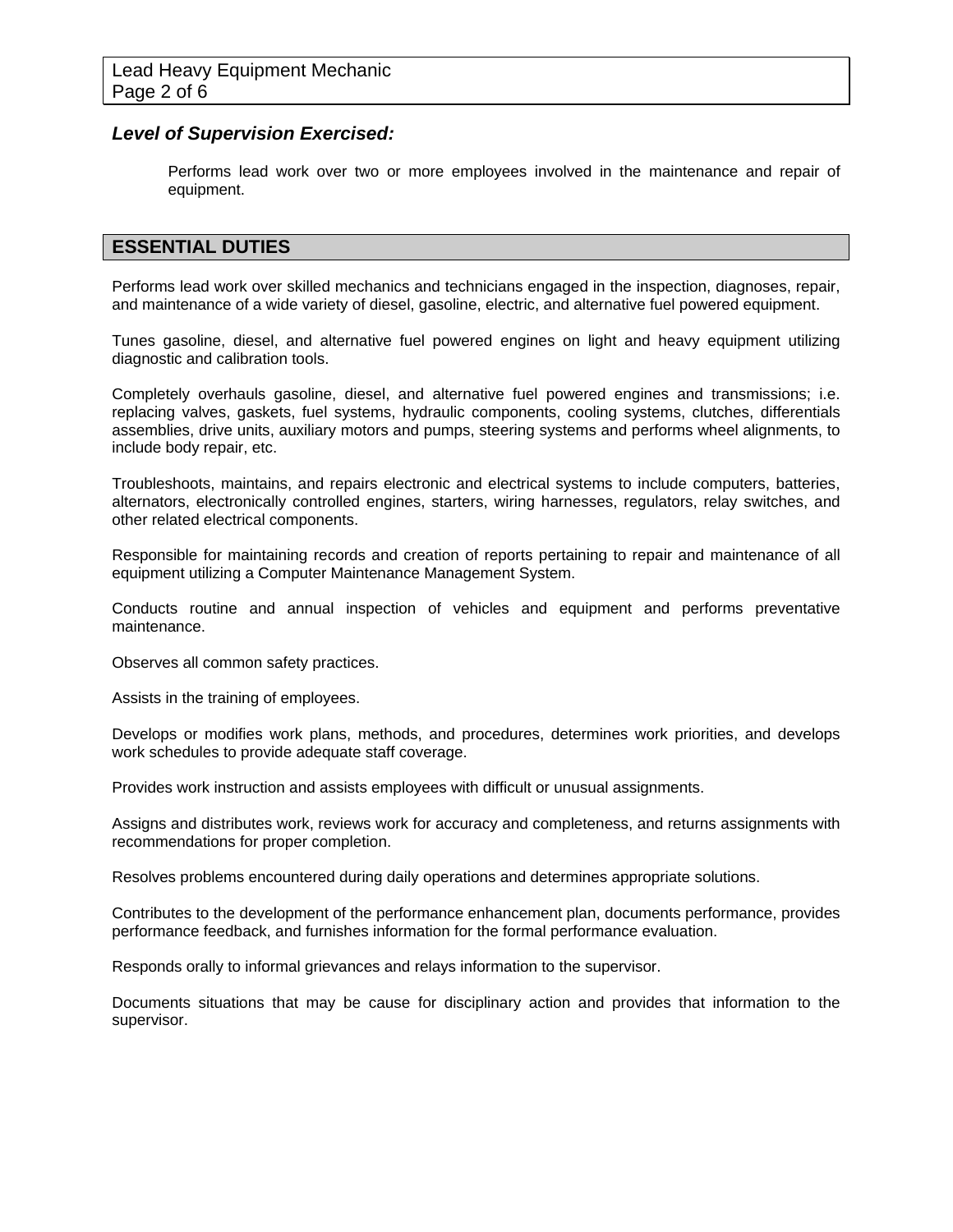Performs other related duties as assigned or requested.

Any one position may not include all of the duties listed. However, the allocation of positions will be determined by the amount of time spent in performing the essential duties listed above.

#### **MINIMUM QUALIFICATIONS**

#### *Competencies, Knowledge, & Skills:*

- **Vehicle Maintenance** Knowledge of motor vehicle engines, parts, and systems, including their designs, uses, repair, and maintenance.
- **Mechanical** Knowledge of machines and tools, including their designs, installation, uses, repair, and maintenance.
- **Technical Competence** Uses knowledge that is acquired through formal training or extensive on-the-job experience to perform one's job; works with, understands, and evaluates technical information related to the job; advises others on technical issues.
- **Technical Problem Solving** Troubleshoots, diagnoses, analyzes, and identifies systems malfunctions to determine the source and cause of the problem.
- **Vehicle Operation** Knowledge of procedures for operating motor vehicles, including cars, trucks, or watercraft.
- **Electrical** Knowledge of electrical equipment, components, instruments, and systems, including their design, installation, testing, uses, repair, or maintenance.
- **Metal Processing and Metalworking** Knowledge of materials, methods, and appropriate tools to process, treat, form, or shape metal.
- **Hazardous Materials** Knowledge of hazardous materials and waste and their uses, interactions, dangers, production, handling, storage, and disposal.
- **Reading**  Understands and interprets written material, including technical materials, rules, regulations, instructions, reports, charts, graphs, or tables; applies what is learned from written material to specific situations.
- **Decision Making** Makes sound, well-informed, and objective decisions; perceives the impact and implications of decisions; commits to action, even in uncertain situations, to accomplish organizational goals; causes change.
- **Reasoning** Identifies rules, principles, or relationships that explain facts, data, or other information; analyzes information and makes correct inferences or draws accurate conclusions.
- **Problem Solving** Identifies problems; determines accuracy and relevance of information; uses sound judgment to generate and evaluate alternatives, and to make recommendations.
- **Attention to Detail** Is thorough when performing work and conscientious about attending to detail.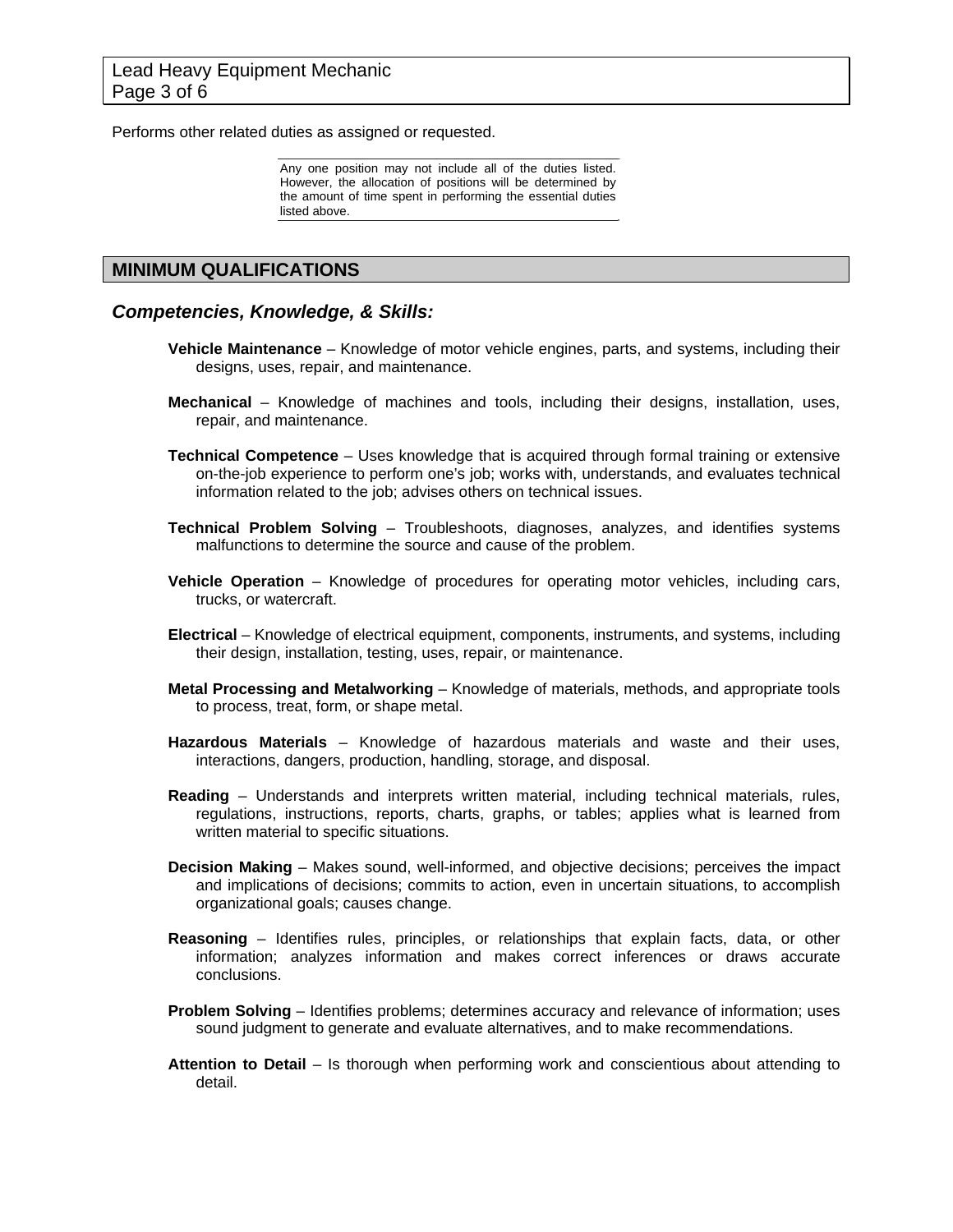- **Leadership** Influences, motivates, and challenges others; adapts leadership style to a variety of situations.
- **Teaching Others** Helps others learn through formal or informal methods; identifies training needs; provides constructive feedback; coaches others on how to perform tasks; acts as a mentor.

**Conflict Management** – Manages and resolves conflicts, grievances, confrontations, or disagreements in a constructive manner to minimize negative personal impact.

**Physical Demands:** (Physical demands are a general guide and specific positions will vary based on working conditions, locations, and agency/department needs.)

Eye/Hand/Foot Coordination: performing work through using two or more. Repetitive Motions: Making frequent movements with a part of the body. Feeling: perceiving attributes of objects by means of skin receptors. Lifting: raising or lowering an object of more than 50 pounds from one level to another. Standing: remaining on one's feet in an upright position. Sitting: remaining in the normal seated position. Climbing: ascending or descending objects usually with hands/feet. Walking: moving about on foot. Carrying: transporting an object, usually by hand, arm, or shoulder. Pushing: exerting force upon an object so that the object is away. Pulling: exerting force on an object so that it is moving to the person. Balancing: maintaining body equilibrium to prevent falling over. Stooping: bending the body by bending spine at the waist. Kneeling: bending legs to come to rest on one or both knees. Crouching: bending body downward and forward by bending legs. Crawling: moving about on hands and knees or hands and feet. Reaching: extending the hand(s) and arm(s) in any direction. Handling: seizing, holding, grasping, or otherwise working with hands. Fingering: picking, pinching, or otherwise working with fingers. Talking: expressing or exchanging ideas by means of spoken words. Hearing: perceiving the nature of sounds by the ear. Far Acuity: ability to see clearly at 20 feet or more. Near Acuity: ability to see clearly at 20 inches or less. Depth Perception: ability to judge distance and space relationships. Field of Vision: ability to see peripherally. Accommodation: ability to adjust vision to bring objects into focus. Color Vision: ability to distinguish and identify different colors.

# *Working Environment:*

Exposure to: hazards from elector/mechanical/power equipment. Exposure to: toxic chemicals. Exposure to: infections and contagious diseases. Exposure to: cold temperatures, cold enough to cause bodily discomfort. Exposure to: heat temperatures, hot enough to cause bodily discomfort. Exposure to: temperature changes, variations in temperature from hot to cold. Exposure to: frequent contact with water or other liquids. Exposure to: humid conditions with high moisture content to cause bodily reactions. Exposure to: atmospheric conditions that affect the skin or respiratory system. Subject to: long irregular hours.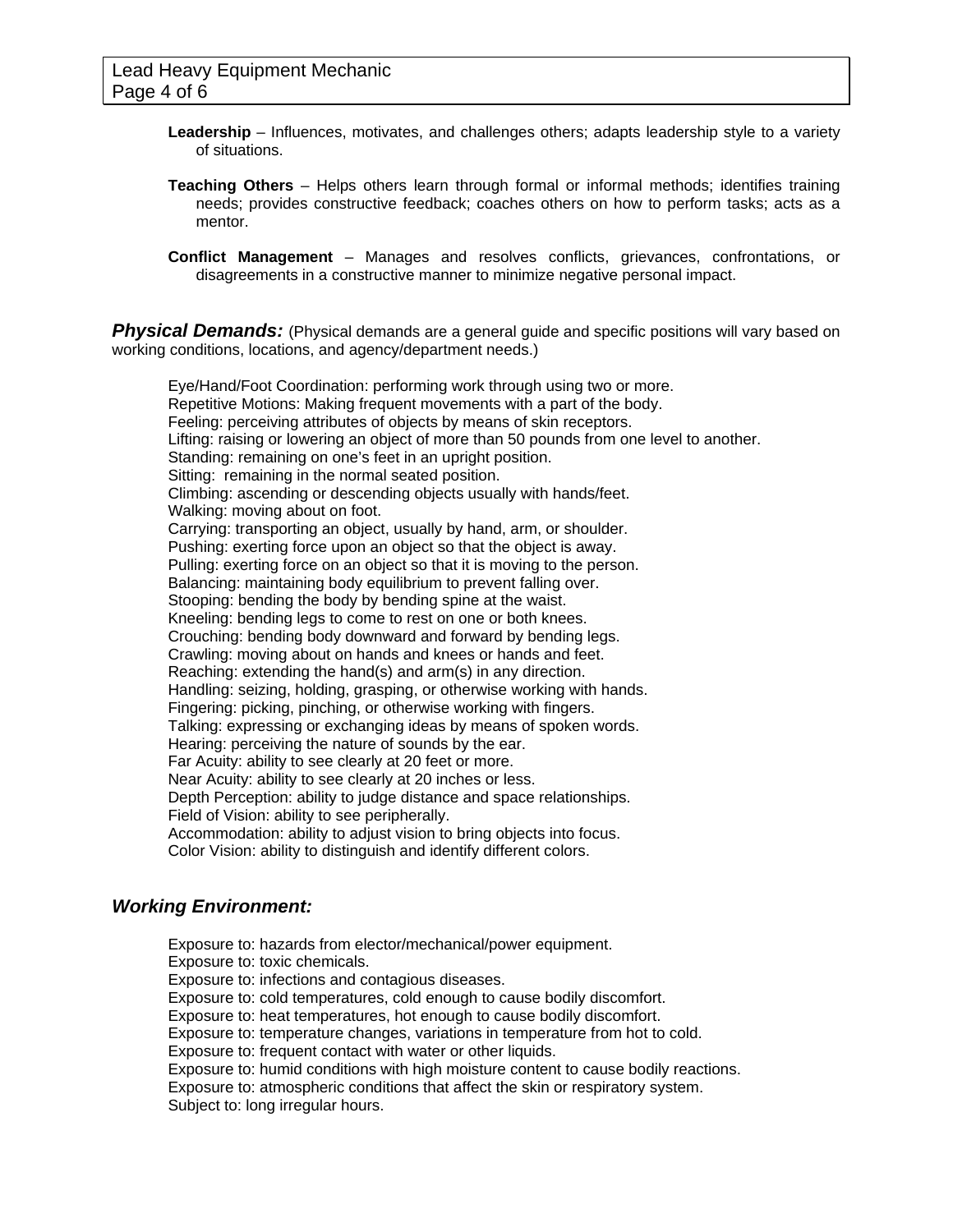Subject to: many interruptions. Subject to: varying and unprecedented situations. Subject to: burns and cuts. Subject to: injury from moving parts of equipment Subject to: noise sufficient to cause distraction or possible hearing loss. Subject to: vibrations and strain on the body to cause bodily harm if endured daily. Subject to: hazardous conditions where there is a danger to life, body and/or health. Subject to: hazards from flammable and explosive gases. Subject to: works in precarious or high locations (ladders, scaffolding etc.).

# *Education Requirement:*

Graduation from high school, or possession of a GED Certificate.

# *Experience Requirement:*

Three years of experience in the diagnosis, repair, and maintenance of gasoline, diesel, or alternative fuel powered systems, to include electronic and hydraulic systems, and transmission and engine overhauls.

#### *Education/Experience Equivalency:*

Satisfactory completion of an accredited automotive and diesel technician training program, plus one year of experience in the diagnosis, repair, and maintenance of gasoline, diesel, or alternative fuel powered heavy equipment may be substituted for the minimum education and experience requirements.

#### *Licensure and/or Certification:*

Requires a Class-B Commercial Driver's License with appropriate endorsements.

Requires certification in airbrakes and refrigeration recovery and recycling from a qualified source approved by the Fleet Manager.

By position, requires a Class-A Commercial Driver's License with appropriate endorsements.

By position, requires a Master's Certification.

#### **CLASS DETAIL**

**FLSA CODE:** Non-Exempt

*ESTABLISHED DATE:* xx/xx/2010

*ESTABLISHED BY:* John Hoffman

*REVISED DATE:* New Class